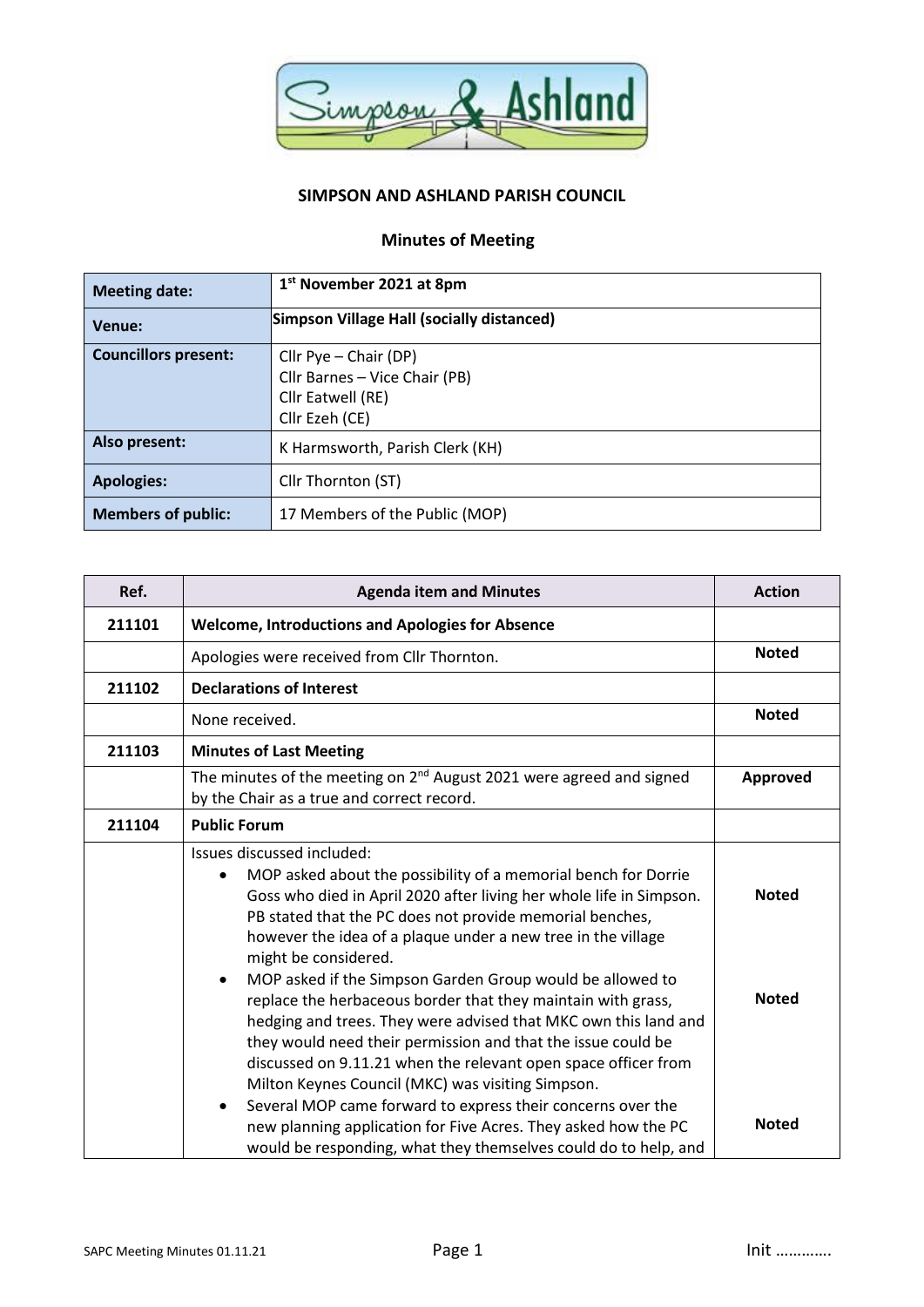|        | what the likely outcome could be. The PC answered under minute<br>211110.                                                                                                                                                                                                                                                                                                                                                                                                                                                   |                 |
|--------|-----------------------------------------------------------------------------------------------------------------------------------------------------------------------------------------------------------------------------------------------------------------------------------------------------------------------------------------------------------------------------------------------------------------------------------------------------------------------------------------------------------------------------|-----------------|
| 211105 | <b>Finance Report and Discussion</b>                                                                                                                                                                                                                                                                                                                                                                                                                                                                                        |                 |
|        | Accounts from 23rd July 2021 - 21 <sup>st</sup> October 2021 were reviewed<br>٠<br>and found to be in order.<br>2020/21 AGAR was reviewed and actions agreed. The external<br>$\bullet$<br>auditor report found that Box 4 contained incorrect items. This<br>will be corrected before submitting the AGAR for the current                                                                                                                                                                                                  | <b>Resolved</b> |
|        | financial year.                                                                                                                                                                                                                                                                                                                                                                                                                                                                                                             | <b>Resolved</b> |
|        | The PC agreed to add KH to the Bank Account as a signatory, in<br>$\bullet$<br>her role as Parish Clerk and RFO.                                                                                                                                                                                                                                                                                                                                                                                                            | <b>Resolved</b> |
|        | The PC agreed to remove all other signatories from the account,<br>$\bullet$<br>apart from DP, PB and KH.                                                                                                                                                                                                                                                                                                                                                                                                                   | <b>Resolved</b> |
|        | The PC have been investigating whether to register for VAT. After<br>$\bullet$<br>receiving advice from various professional bodies, it has decided<br>not to pursue VAT registration.                                                                                                                                                                                                                                                                                                                                      | <b>Resolved</b> |
| 211106 | Precept for 2022/23                                                                                                                                                                                                                                                                                                                                                                                                                                                                                                         |                 |
|        | The PC voted unanimously to raise the precept by 2% for the year<br>2022/23.                                                                                                                                                                                                                                                                                                                                                                                                                                                | <b>Resolved</b> |
| 211107 | <b>Ashland Meeting Place (AMP)</b>                                                                                                                                                                                                                                                                                                                                                                                                                                                                                          |                 |
|        | The Chair thanked Lisa Emmanuelle (Project Manager), Andrew Armes<br>(Architect) and the Steering Group for their continuing efforts with<br>Ashland Meeting Place.<br>A report was received from the Steering Group:<br>The internal fit out is now underway.<br>$\bullet$<br>The external fencing is soon to be removed which presents a<br>٠<br>possible security issue to the underside of the building. Possible<br>solutions are being investigated including piling soil up to prevent<br>access.                    | <b>Noted</b>    |
|        | The possibility of graffiti is a concern. Solutions being investigated<br>include anti-graffiti paint or alternatively commissioning a local<br>graffiti artist to discourage unwanted graffiti.<br>There has been a series of open sessions at AMP and the building<br>٠<br>has been well received.<br>To note that the onsite portable toilet was stolen over the course<br>of the weekend.<br>The PC will now start to look forward to a possible opening date<br>and will also consider the management of the building. |                 |
| 211108 | <b>Simpson Village Hall Reopening (SVH)</b>                                                                                                                                                                                                                                                                                                                                                                                                                                                                                 |                 |
|        | The Chair thanked ST for the report on the reopening of SVH, received in<br>her absence. Thanks also given to ST and the working group for their<br>continued efforts in improving SVH ready for its reopening.                                                                                                                                                                                                                                                                                                             | <b>Noted</b>    |
|        | The PC has agreed that they are committed to forming a<br>management committee and to further investigate the possibility<br>of creating a charity to run the Village Hall.                                                                                                                                                                                                                                                                                                                                                 | <b>Noted</b>    |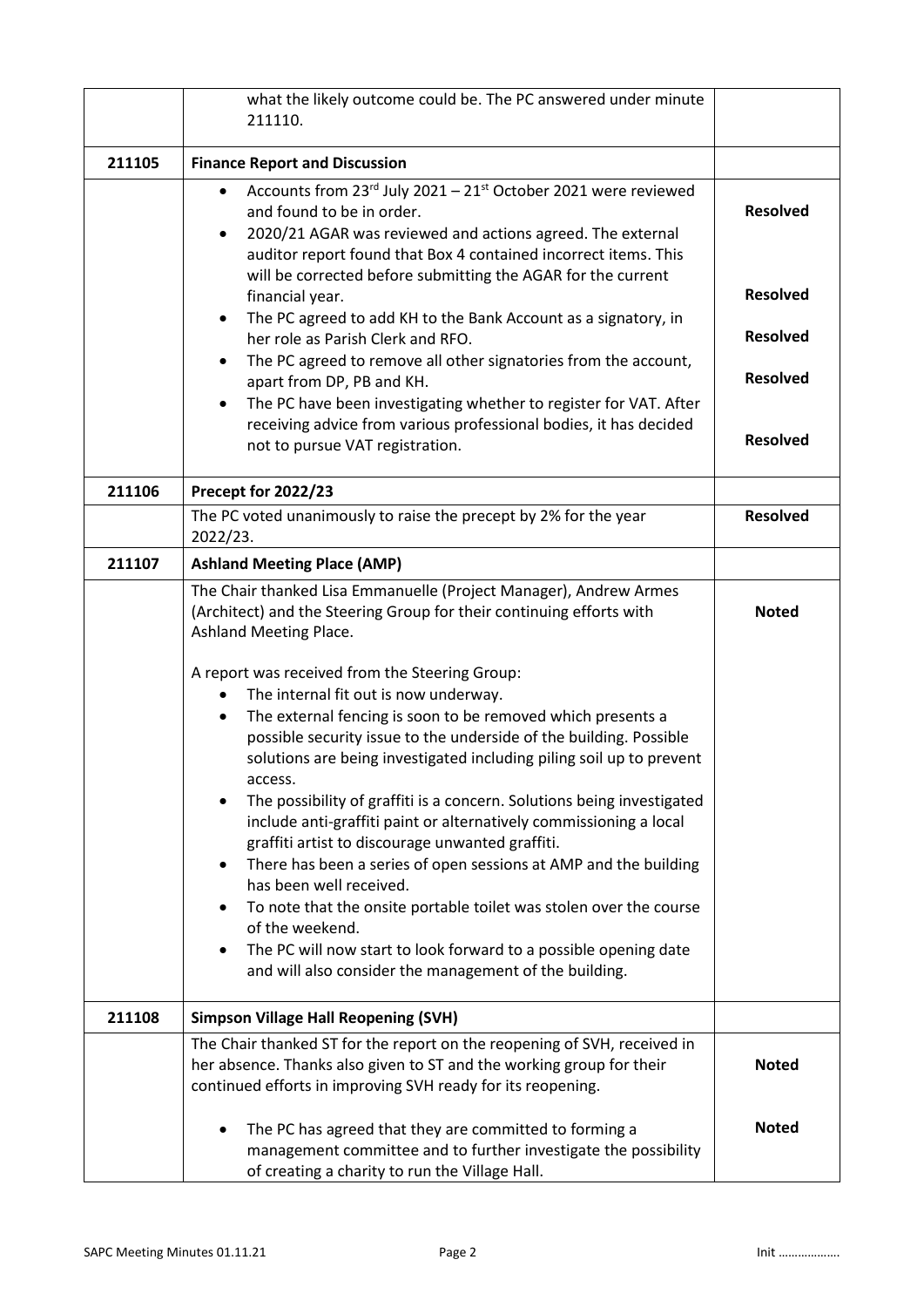|        | The working group has requested that there is a set budget for<br>$\bullet$<br>the improvement of the Village Hall. The PC has asked for further<br>information on what this is likely to entail in advance of agreeing<br>a figure.<br>The working group has requested that a new sign is purchased to<br>$\bullet$<br>put on the front of the Village Hall. RE has received several quotes<br>and it the PC unanimously agreed to spend up to £300 for this<br>sign.                                                                                                                                                                                                                                                                                                                                                                                                                                                                                                                                                                               | <b>Noted</b><br><b>Resolved</b>                              |
|--------|------------------------------------------------------------------------------------------------------------------------------------------------------------------------------------------------------------------------------------------------------------------------------------------------------------------------------------------------------------------------------------------------------------------------------------------------------------------------------------------------------------------------------------------------------------------------------------------------------------------------------------------------------------------------------------------------------------------------------------------------------------------------------------------------------------------------------------------------------------------------------------------------------------------------------------------------------------------------------------------------------------------------------------------------------|--------------------------------------------------------------|
| 211109 | <b>Open Space</b>                                                                                                                                                                                                                                                                                                                                                                                                                                                                                                                                                                                                                                                                                                                                                                                                                                                                                                                                                                                                                                    |                                                              |
|        | Thankyou to ST for the report on Open Spaces, received in her absence.<br>The Chair informed us that he and ST are meeting with residents<br>of Warren Bank on 6.11.21 to discuss the possibility of replanting<br>the hedge that borders the canal.<br>RE noted that a Towpath Clear up has been organised for<br>$\bullet$<br>20.11.21 in partnership with Bletchley and Fenny Stratford TC,<br>Old Woughton PC and the Canals and River Trust.<br>PB noted that there are continuing issues at the new Bowlers<br>$\bullet$<br>Close development. The landscaping has not yet been completed<br>in front of Bowlers Close by the Developer. The PC is continuing<br>to pursue a resolution to this.                                                                                                                                                                                                                                                                                                                                               | <b>Noted</b><br><b>Noted</b><br><b>Noted</b><br><b>Noted</b> |
|        |                                                                                                                                                                                                                                                                                                                                                                                                                                                                                                                                                                                                                                                                                                                                                                                                                                                                                                                                                                                                                                                      |                                                              |
| 211110 | <b>Planning Applications</b><br>(21/02173/FUL) 426 Simpson - The PC has submitted their                                                                                                                                                                                                                                                                                                                                                                                                                                                                                                                                                                                                                                                                                                                                                                                                                                                                                                                                                              | <b>Noted</b>                                                 |
|        | objections to this application. It will now be going to the<br>Development Control Committee where PB will represent the PC.<br>(21/02627/FUL) 392 Simpson - The PC submitted no response.<br>(21/02027/FUL) 203 Simpson - The PC submitted no response.<br>(20/01529/FUL) Five Acres - The Secretary of State dismissed the<br>previous planning application on one aspect; parking, as it did not<br>conform with MKC parking standards. A new application has now<br>been submitted for a 28 bed HMO with 27 parking spaces. This<br>application will now go to the Development Control Committee<br>for their decision. The PC are planning on engaging a Planning<br>Consultant to put together our response. The PC will continue to<br>make known their objections to this Development and would<br>encourage residents to do the same.<br>PB informed us that there is a possible residential development of<br>٠<br>102 flats in the old Travis Perkins building in Fenny Stratford. PB<br>attended a zoom meeting for further information. | <b>Noted</b><br><b>Noted</b><br><b>Noted</b><br><b>Noted</b> |
| 211111 | <b>Children and Young People</b>                                                                                                                                                                                                                                                                                                                                                                                                                                                                                                                                                                                                                                                                                                                                                                                                                                                                                                                                                                                                                     |                                                              |
|        | It was agreed to subsidise a youth club one day per week at a cost of £35.<br>This will be reviewed no later than March 2022.                                                                                                                                                                                                                                                                                                                                                                                                                                                                                                                                                                                                                                                                                                                                                                                                                                                                                                                        | <b>Resolved</b>                                              |